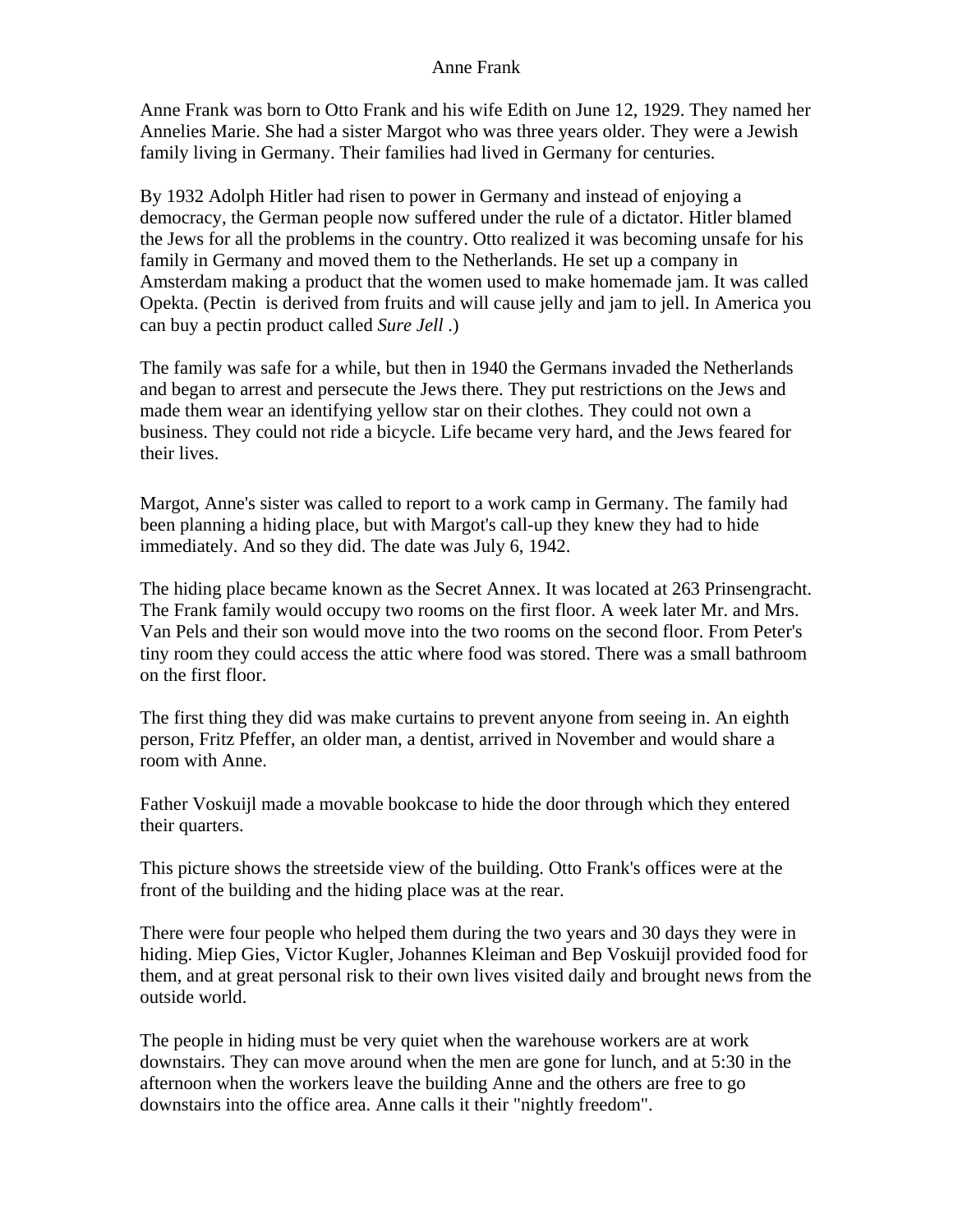The Franks had brought school books for an extended stay and library books are brought to the group weekly. They spend a lot of time reading, studying, and working correspondence courses.

Anne writes in her diary. She creates an imaginary friend "Kitty" with whom she shares her innermost thoughts in her writings. Sometimes she writes short stories. After hearing on a radio broadcast that there would be a collection of the diaries and writings made during the war, Anne begins to think about making her writings into a book. After a lot of thought she decides she will call it "Achterhuis" (Secret Annex). She begins rewriting her entries, leaving out some very personal items she would rather not share. For over two months she works rewriting her diaries.

On August 4, 1944 the people in hiding were discovered. Someone, they never found out who, betrayed them and a Secret Service officer and three men of the Dutch police force came up the stairs, entered with guns, and herded them away to jail. The two men who had been helping them were also arrested and taken to the city prison. The two women helpers, Miep and Bep, were left behind. They went into Anne's small room. Her diaries were scattered all over the floor. They collected them and Miep kept them.

The eight people are taken to a transit camp, Westerbork. From that camp people are taken to extermination and concentration camps . During the month they are there they have to break up old batteries. On September 2, 1944 their names appear on the list of people to be moved. They are put on freight cars and three days later they arrive at the Auschwitz-Birkenau concentration camp. The people in the freight cars were divided. Men and women were separated and then they were divided into groups; one group would go to labor camps, and those who could not work would be killed in the gas chamber.

By the end of October Anne and her sister Margot are transferred to another camp, Bergen-Belsen. They both become ill there and die of typhus in March of 1945. They died just a few weeks before the British Army arrived and freed the prisoners.

The four helpers survived the war and so did Anne's father Otto Frank. He searched desperately for word of the fate of his family. Finally in July he met two sisters who witnessed the death of Anne and Margot.

After Otto learned of the death of his daughters, Miep gave him the pages of the diary she had been saving. He was surprised at the depth of her writings. This was an Anne he never knew. He honored her wish to have her writings published as a book. First the book was published in the Dutch language, then German, French, and English. The book was made into a stage play, then into a film.

Today when you see the word "Holocaust" it usually refers to this time in which the German Army systematically killed nearly 6 million Jews. People need to learn about the Holocaust and the reasons why it happened, lest periods of hatred and discrimination cause a similar genocide. Some say it never happened at all, but we know it did because there are too many witnesses and survivors who lived to tell the world about those darkest of times.